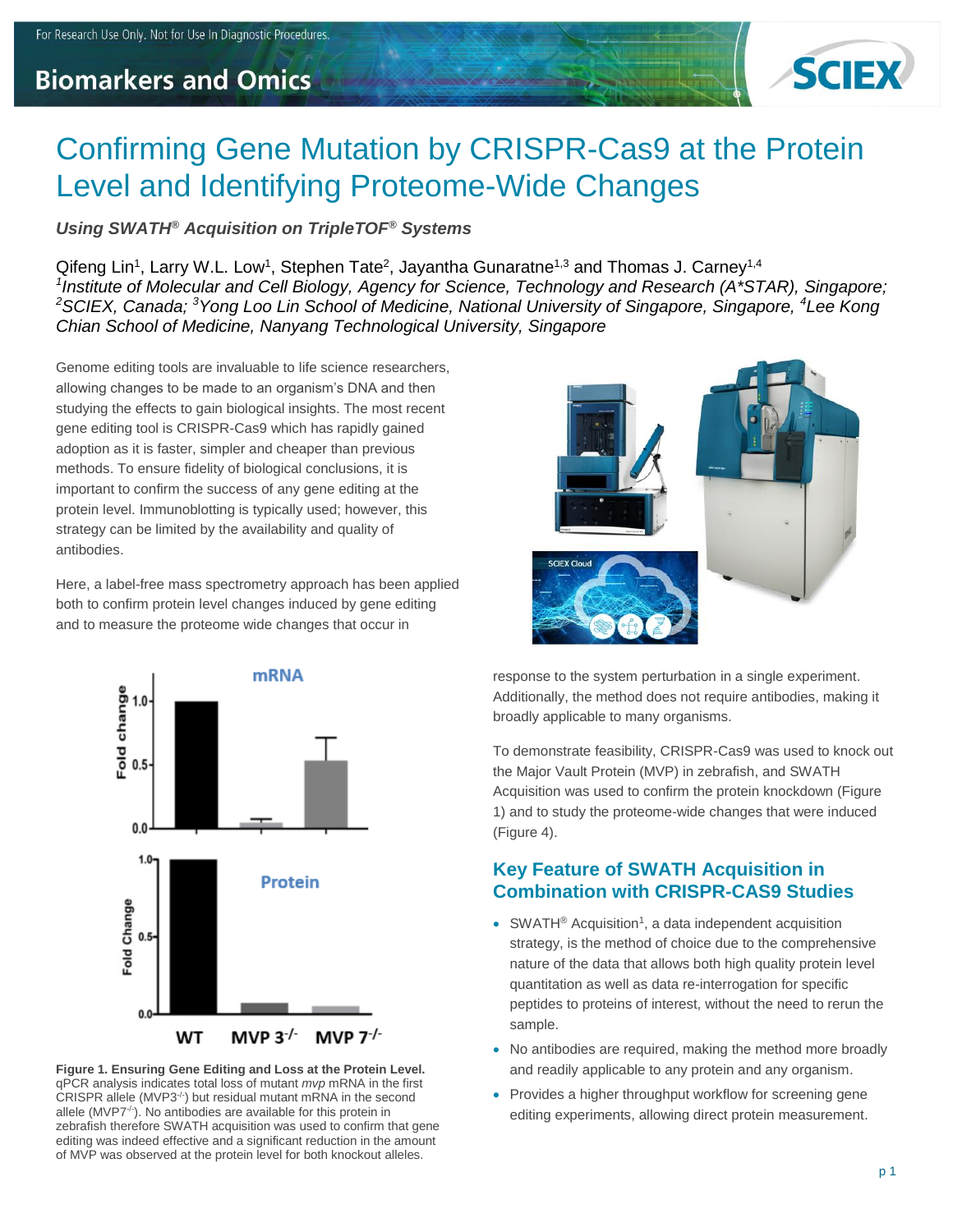



**Figure 2. Mutant Alleles Generated by CRISPR-Induced Frameshift.** Two mutations were made in the Major Vault Protein (MVP) in the Zebrafish model system, one in exon 3 (MVP 3<sup>-/</sup>) and one in exon 7 (MVP 7<sup>-/</sup>). Embryos were grown and studied however no significant change in phenotype was observed.

#### **Methods**

*Sample Preparation:* Exons 3 and 7 of the zebrafish (*Danio rerio*) *mvp* gene were targeted using CRISPR-Cas9 2 (Figure 2). Three biological replicates each of deyolked zebrafish 30 hours post fertilization embryos (300 per replicate) were prepared for wild type and *mvp* mutants. Samples were lysed using 50mM Tris-HCl, 100mM NaCl, 2% sodium deoxycholate. Proteins were reduced, alkylated, and digested first with Lys-C followed by trypsin. Resulting peptides were then cleaned-up using reverse phase chromatography.

*Chromatography:* Separation of the digested samples was performed on a NanoLC™ 425 System (SCIEX) operating in trap elute mode. Peptides were first trapped on a 350µm x 0.5mm trap, then eluted onto a 75µm x 15cm column (both packed with ChromXP™ column (SCIEX)). Elution was done with a long twophase gradient (10-18% solvent B in 55 min, then 18-30% in next 60 mins). Total protein injected on column was 2 µg.

*Mass Spectrometry:* The MS analysis was performed on a TripleTOF® 6600 system (SCIEX) using a NanoSpray® Source III. Data dependent acquisition (DDA) was performed using 50 MS/MS per cycle with 50 msec accumulation time. Variable window SWATH® Acquisition methods were built using 120 variable windows with 25 msec accumulation time.

**Data Processing:** A spectral library was created by processing 3 DDA runs from a pool of wild type samples with ProteinPilot™ 5.0 Software using a thorough search. SWATH data was processed using the OneOmics™ platform in the SCIEX Cloud<sup>3</sup>. Manual data processing was performed using PeakView® Software.

#### **Confirming Protein Level Mutation of the Edited Gene**

Two different mutant indel alleles were generated for this study by a CRISPR-induced frameshift and were predicted to generate two non-functional truncated forms of MVP in the mutant lines; MVP  $3^{-/-}$  and MVP  $7^{-/-}$  (Figure 2). Observation of the mutant embryos revealed no significant phenotype change in either mutant. Additionally, mRNA analysis indicated significant mRNA decay of one allele, but not the other (MVP  $7<sup>-/-</sup>$ ) mutant (Figure 1, top). The lack of an observable change in phenotype in addition to the ambiguous mRNA data, made protein-level validation critical.

Typically, protein-level validation would be accomplished using an antibody-based technique such as western blot or ELISA. However, in this case, no antibody was available for zebrafish MVP. Instead, protein level analysis was performed by mass spectrometry using SWATH acquisition for quantitation of all proteins within the mutant lines. The results indicated that MVP protein levels were, in fact, negligible for *both* mutant lines (Figure 1, bottom).

Further scrutiny of the SWATH data indicated loss of peptides across the entire MVP protein sequence. Within the SWATH acquisition, 7 peptides across the entire MVP sequence were compared between the wild type and two mutant alleles. All 9 peptides were of significantly lower abundance within the mutants relative to the wild type (Figure 3). Even peptides within portions of the mutant MVP non-truncated sequences were also found to be of significantly lower abundance. This confirms that the CRISPR-Cas9 editing successfully targeted the gene and resulted in the loss of the entire MVP protein, and not just the portion located beyond the CRISPR site. This indicates instability of the truncated mutant MVP protein of both alleles, and thus abolition of the whole protein had been accomplished.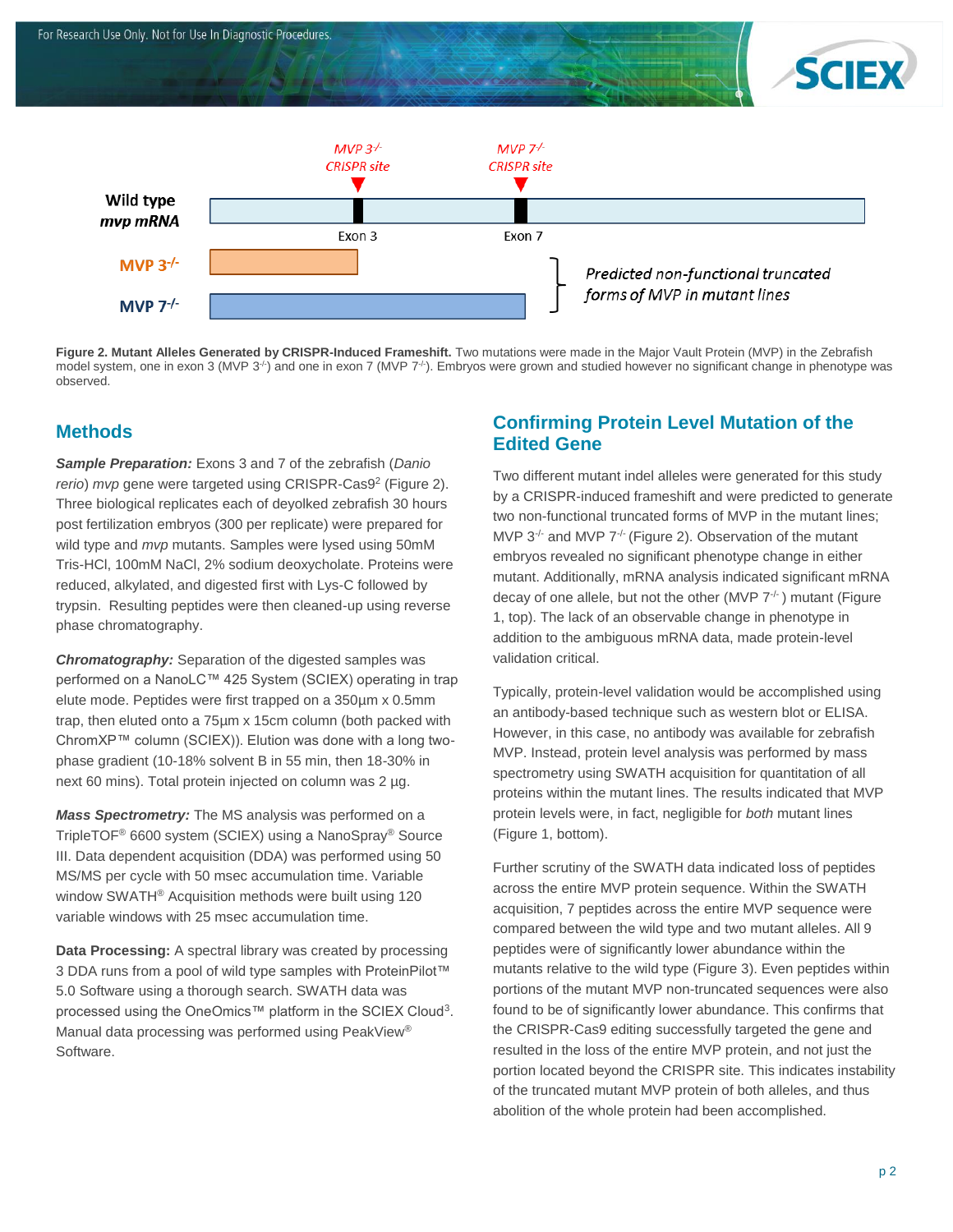



**Figure 3. Measured MVP Peptide Signals Across the Full Protein Sequence.** Extraction of the 7 peptides for MVP from the SWATH acquisition data allows for quantitation of the peptide level changes between the 9 samples. Comparing the peptide areas to those observed in the wild type samples using Browser shows that all peptides across the protein sequence were of significantly lower abundance relative to wild type. This confirms that the CRISPR-Cas9 editing successfully knocked down the protein, resulting in loss of the entire MVP protein (not just post CRISPR site). This provides more direct measurement of knock down success than mRNA experiment (Figure 1). Examples of the raw XIC data for 2 peptides is shown (bottom).

#### **A Global View of All Proteins Impacted by the Edited Gene**

A huge advantage of SWATH Acquisition for confirmation of genome editing at the protein level is that large numbers of proteins are analyzed in each experiment and not simply the protein product of the gene editing event. This allows a comprehensive picture of any biological changes the editing may induce. In this study, about 3800 proteins were quantified across the 6 samples (3 biological replicates each for wild type and mutant). As shown in Figure 4, within the MVP  $7<sup>-/-</sup>$  mutant, a subset of 65 proteins were significantly over expressed while 93 proteins were under expressed compared with the wild type.

A Venn diagram comparison of the number of proteins that were significantly changed within each mutant is shown in Figure 5. Only a small number of the same proteins were up-regulated (11) and down-regulated (18) for both mutants, and the number of unique up-regulated proteins and unique down-regulated proteins was higher for the MVP 7-/- mutant.

#### **Investigating the Induced Biology from Gene Knockdown**

To gain further knowledge of the impact of the gene editing event, the proteins that were significantly up- and downregulated were more closely investigated. Figure 6 shows the biological process information associated with the proteins overand under-expressed for the MVP 7<sup>-/-</sup> mutant. While the MVP protein currently has no known function, proteins belonging to multiple groups of related processes are affected by the gene editing including cell adhesion, inflammation, and cytoskeleton processes. However, there is emerging evidence that MVP may play a role in infection or stress responses. This could explain why minimal changes were observed in the mutant phenotypes as there was no cellular stress invoked in the zebrafish prior to sample isolation.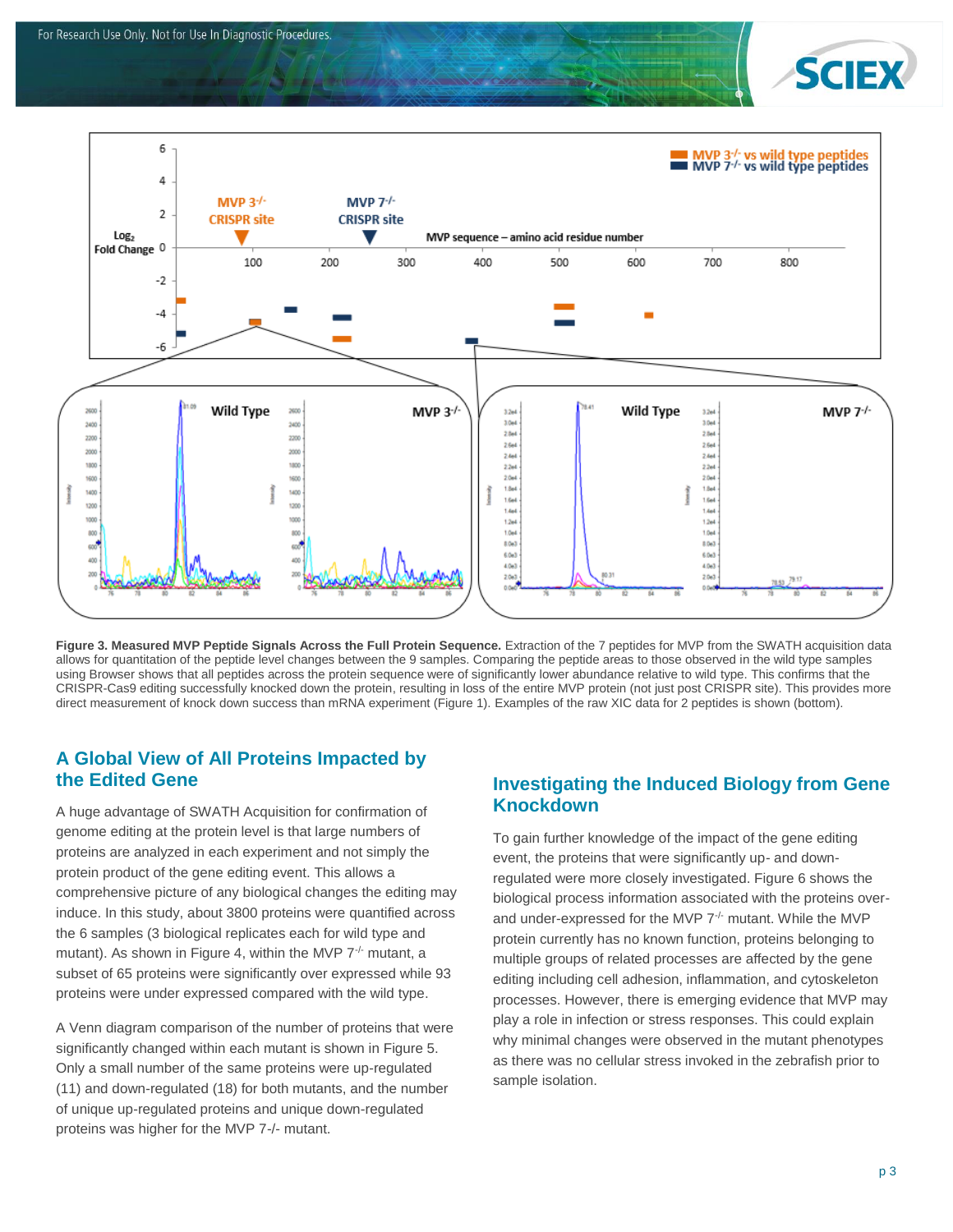



Log2 Fold Change

**Figure 4. Proteome Wide Changes Measured by SWATH Acquisition.** About 3800 proteins were quantified in the 6 samples. In the volcano plot shown here for log fold change vs protein confidence for MVP  $7^{\frac{1}{2}}$  vs wild type. Using a filter of  $>1.5$ -fold change,  $>0.7$ confidence and ≥2 peptides, there were 42 proteins increased and 65 proteins decreased in expression.

|                                                                           | Up-         | Down-<br>regulated regulated |
|---------------------------------------------------------------------------|-------------|------------------------------|
| Immune response Phagocytosis                                              |             |                              |
| Muscle contraction Nitric oxide signaling in the<br>cardiovascular system |             |                              |
| Cell adhesion Integrin priming                                            |             |                              |
| Inflammation Innate inflammatory response                                 |             |                              |
| Neurophysiological process Melatonin signaling                            |             |                              |
| Response to hypoxia and oxidative stress                                  |             |                              |
| <b>Transport Iron transport</b>                                           |             |                              |
| <b>Transport Manganese transport</b>                                      |             |                              |
| <b>Muscle contraction</b>                                                 |             |                              |
| Protein folding ER and cytoplasm                                          |             |                              |
|                                                                           | Jon n-volta |                              |

**Figure 6. Biological Process Network Functional Enrichment.** Top ten biological process networks significantly enriched among differentially regulated proteins in MVP 7<sup>-/-</sup> mutant. Differentially regulated zebrafish proteins were mapped to their respective human orthologues before functional enrichment analysis using Metacore (Clarivate Analytics). MVP proteins currently have no known function however proteins belonging to several different groups of related processes are significantly affected. Overall, lack of a coherent pathway modulation supports the "Sentinel hypothesis" for Vaults, a new emerging theory that MVP is responsible for inflammatory or stress response.

### **Up-Regulated Proteins**



## Down-Regulated Proteins



**Figure 5. Comparison of Significantly Up and Down Regulated Proteins.** Using a filter of >1.5-fold change, >0.7 confidence and ≥2 peptides, a total of 90 proteins were up-regulated for both mutants with only 11 of those in common between the two alleles. Conversely, a total of 140 proteins were down-regulated for both mutants with only 18 of those in common.

#### **Conclusions**

Gene editing techniques have come a long way. With the advent of the CRISPR-Cas9 technique, genes can now be edited with incredible accuracy. mRNA experiments are typically used to verify gene editing but often mRNA and protein levels do not correlate. Thus, confirmation at the protein level is absolutely critical. With SWATH Acquisition, not only is protein level verification easily accomplished, but the additional advantages and information that SWATH provides makes this technique ideally suited for deeply exploring any organism after gene editing experiments.